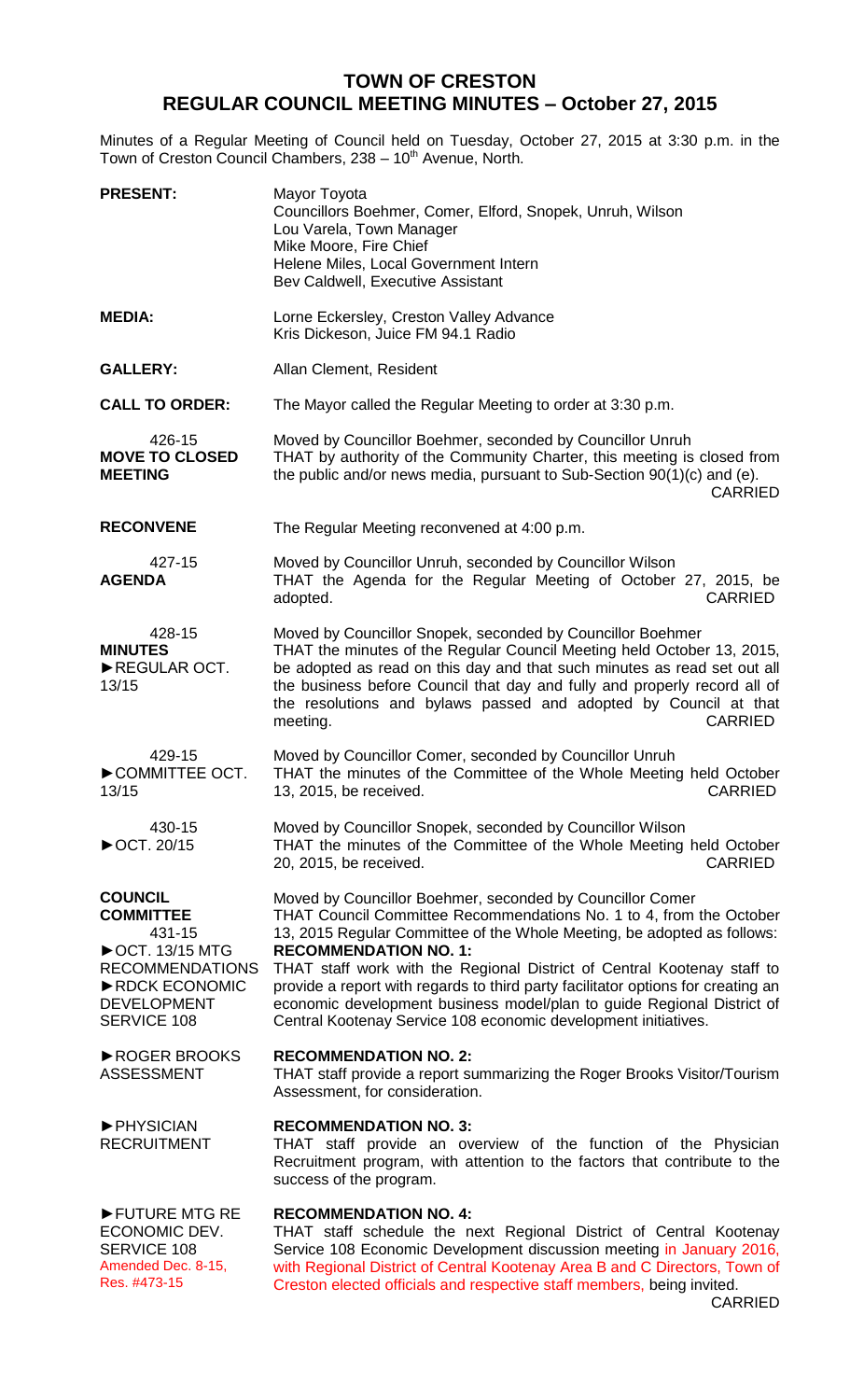| 432-15<br>▶OCT. 20/15                                         | Moved by Councillor Snopek, seconded by Councillor Unruh<br>THAT Council Committee Recommendation No. 1 from the October 20,                                                                                                                                                                                                                                                                                                                                                                                                                                                                                                                                                                                                                                                                                                                                                                                                                                                           |
|---------------------------------------------------------------|----------------------------------------------------------------------------------------------------------------------------------------------------------------------------------------------------------------------------------------------------------------------------------------------------------------------------------------------------------------------------------------------------------------------------------------------------------------------------------------------------------------------------------------------------------------------------------------------------------------------------------------------------------------------------------------------------------------------------------------------------------------------------------------------------------------------------------------------------------------------------------------------------------------------------------------------------------------------------------------|
| <b>RECOMMENDATIONS</b><br>DEVELOPMENT                         | 2015 Regular Committee of the Whole Meeting, be adopted as follows:<br><b>RECOMMENDATION NO. 1:</b>                                                                                                                                                                                                                                                                                                                                                                                                                                                                                                                                                                                                                                                                                                                                                                                                                                                                                    |
| <b>COST CHARGES</b>                                           | THAT Ltr #623 from the Manager of Engineering, and his verbal<br>presentation with respect to a proposed Development Cost Charge Bylaw,<br>be received; THAT staff is directed to prepare a draft Development Cost<br>Charge Bylaw for Council's consideration, as outlined in the 2013<br>Development Cost Charge Bylaw Background Report prepared by Focus,<br>dated July 22, 2013 that would encompass all lands within the boundaries<br>of the Town of Creston, and includes:<br>Incorporating a five-year municipal assist factor of 20% in the first year<br>(2016); 15% in year two (2017); 10% in year three (2018); 5% in year<br>four (2019) and 1% in year five (2020); and,<br>Reflecting a fifteen year horizon with respect to population growth of<br>$1.25\%;$<br>AND FURTHER, THAT staff prepare a draft Communications Plan with<br>respect to presenting the proposed Development Cost Charge Bylaw to<br>developers and the community at large.<br><b>CARRIED</b> |
| 433-15<br>DISPOSAL OF<br><b>MUNICIPAL</b><br><b>RECORDS</b>   | Moved by Councillor Snopek, seconded by Councillor Elford<br>THAT Ltr #611 from the Executive Assistant, regarding the disposal of<br>municipal records, be received; THAT Council approves the disposal of the<br>financial records identified in the List of Finance Records to be Destroyed<br>in 2014 and 2015, and the MOA files identified in the 2014 and 2015 MOA<br>files to be Destroyed (Ltr #611); AND FURTHER, THAT staff is authorized<br><b>CARRIED</b><br>to proceed with the disposal of said records.                                                                                                                                                                                                                                                                                                                                                                                                                                                                |
| 434-15<br>COMMITTEE OF<br>THE WHOLE<br><b>AGENDA</b>          | Moved by Councillor Unruh, seconded by Councillor Comer<br>THAT the Regular Committee of the Whole Meeting agenda, as presented,<br>be received.<br><b>CARRIED</b>                                                                                                                                                                                                                                                                                                                                                                                                                                                                                                                                                                                                                                                                                                                                                                                                                     |
| <b>NEW BUSINESS</b><br>435-15<br>RDCK COMMUNITY<br>DEV. FUNDS | Moved by Councillor Boehmer, seconded by Councillor Comer<br>THAT the Mayor is authorized to submit an application to the Regional<br>District of Central Kootenay, for funding from the Town of Creston's portion<br>of Community Development Funds, in the amount of \$20,00.00, to be used<br>for Christmas street decorations (lighting), and community improvements<br>and celebrations.<br><b>CARRIED</b>                                                                                                                                                                                                                                                                                                                                                                                                                                                                                                                                                                        |
| <b>REPORTS OF REPS.</b><br>CLR BOEHMER                        | Councillor Boehmer reported on his attendance at a Youth Engagement<br>Strategy Select Committee meeting and the Business Walk.                                                                                                                                                                                                                                                                                                                                                                                                                                                                                                                                                                                                                                                                                                                                                                                                                                                        |
| CLR COMER                                                     | Councillor Comer reported on her attendance at a Youth Engagement<br>Strategy Select Committee meeting, the Business Walk, a Creston 2020<br>presentation, an interview with Juice FM Radio and the Dutch Tulip<br>planting.                                                                                                                                                                                                                                                                                                                                                                                                                                                                                                                                                                                                                                                                                                                                                           |
| CLR ELFORD                                                    | Councillor Elford reported on his attendance at the Business Walk and a<br>presentation by Kalesnikoff Lumber.                                                                                                                                                                                                                                                                                                                                                                                                                                                                                                                                                                                                                                                                                                                                                                                                                                                                         |
| CLR WILSON                                                    | Councillor Wilson reported on her attendance at an Arts Council meeting<br>and a Creston-Kootenay Foundation meeting.                                                                                                                                                                                                                                                                                                                                                                                                                                                                                                                                                                                                                                                                                                                                                                                                                                                                  |
| MAYOR TOYOTA                                                  | Mayor Toyota reported on his attendance at RDCK meetings, an MFA<br>Trustee meeting, the Business Walk, an Airport Society meeting and a<br>photo opportunity for the 2015 Poppy Program by the Royal Canadian<br>Legion.                                                                                                                                                                                                                                                                                                                                                                                                                                                                                                                                                                                                                                                                                                                                                              |
| STAFF REPORTS                                                 | Members of staff provided verbal reports on key issues and projects<br>currently being addressed by the various Departments.                                                                                                                                                                                                                                                                                                                                                                                                                                                                                                                                                                                                                                                                                                                                                                                                                                                           |
| 436-15<br>RECEIVE<br><b>REPORTS</b>                           | Moved by Councillor Boehmer, seconded by Councillor Unruh                                                                                                                                                                                                                                                                                                                                                                                                                                                                                                                                                                                                                                                                                                                                                                                                                                                                                                                              |